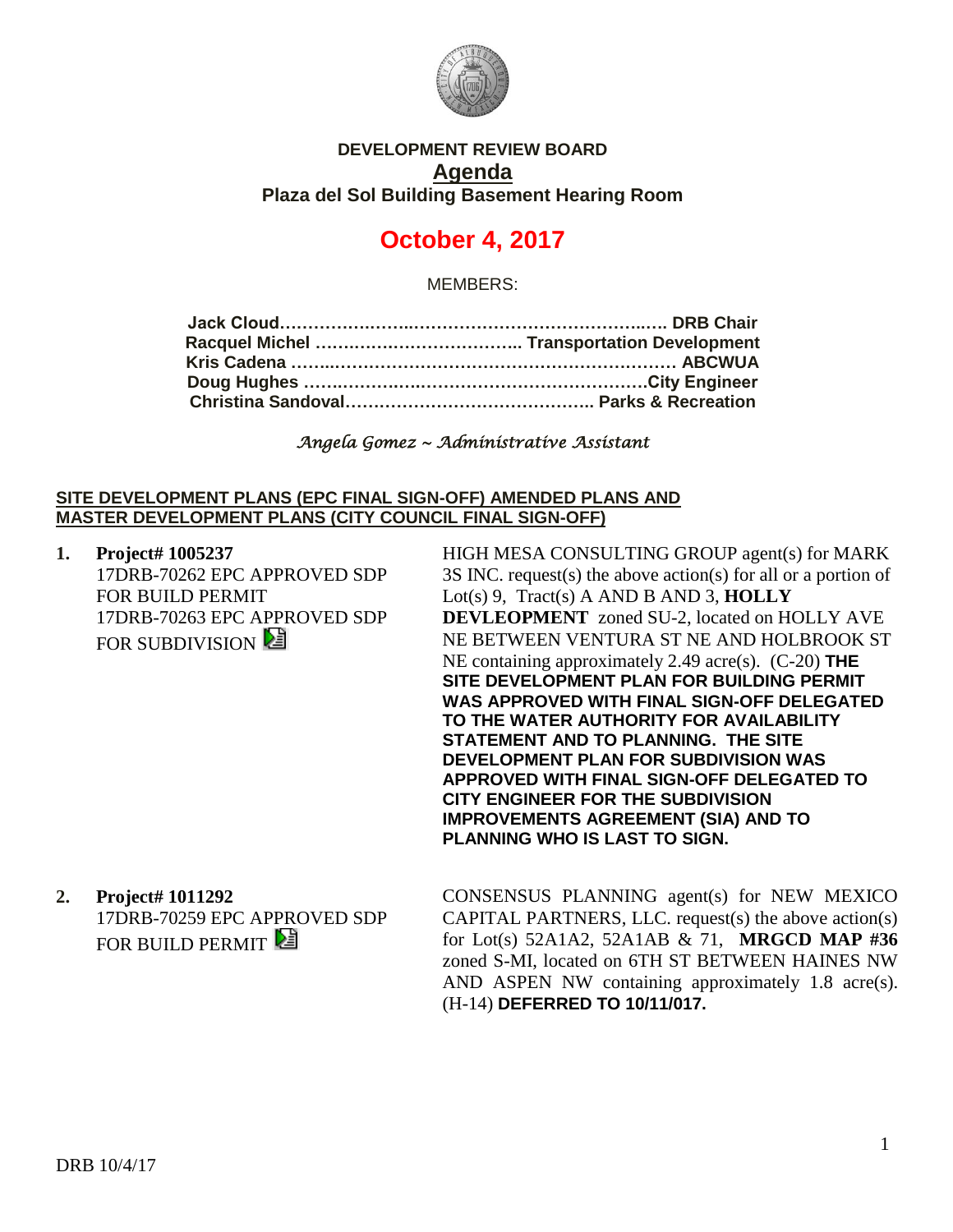**3. Project# 1003274** 17DRB-70246 EPC APPROVED SDP FOR BUILD PERMIT 17DRB-70247 EPC APPROVED SDP FOR SUBDIVISION *[Deferred on 9/20/17]* 17DRB-70260 MINOR - PRELIMINARY/ FINAL PLAT APPROVAL

CONSENSUS PLANNING and ISAACSON AND ARFMAN PA agent(s) for TITAN DEVELOPMENT, INC request(s) the above action(s) for all or a portion of  $Lot(s)$  5-A-1C, **EL RANCHO ATRISCO PHASE III** zoned R-D, located on LADERA DR NE BETWEEN UNSER BLVD NE AND LAURELWOOD PL NE containing approximately 4 acre(s). (H-9) **THE SITE DEVELOPMENT PLAN FOR BUILDING PERMIT WAS APPROVED WITH FINAL SIGN-OFF DELEGATED TO CITY ENGINEER FOR THE SUBDIVISION IMPROVEMENTS AGREEMENT (SIA) AND TO PLANNING FOR AVAILABILITY STATEMENT. THE SITE DEVELOPMENT PLAN FOR SUBDIVISION WAS APPROVED. THE PRELIMINARY/FINAL PLAT WAS APPROVED WITH FINAL SIGN OFF DELEGATED TO PLANNING WHO IS LAST TO SIGN.**

#### **CASES WHICH REQUIRE PUBLIC NOTIFICATION MAJOR SUBDIVISIONS, VACATIONS, SIA EXTENSIONS AND SITE DEVELOPMENT PLANS**

## **4. Project# 1005029**

17DRB-70239 VACATION OF PUBLIC EASEMENT 17DRB-70240 VACATION OF PUBLIC **EASEMENT** 

ISAACSON AND ARFMAN PA agents for STORMCLOUD LLC request the referenced/ above actions for all or a portion of Tracts A and C, **STORMCLOUD SUBDIVISION** zoned SU-2/R-LT, located on the south side of TIERRA PINTADA BLVD NW between ARROYO VISTA BLVD NW and UNSER BLVD NW containing approximately 21 and 12 acres respectively. (H-9) **THE VACATION** *(17DRB-70239)* **WAS APPROVED AS SHOWN ON EXHIBIT B IN THE PLANNING FILE PER SECTION 14-14-7-2(A) (1) AND (B) (1)(3) OF THE SUBDIVISION ORDINANCE.**

**THE VACATION (***17DRB-70239)* **WAS APPROVED AS SHOWN ON EXHIBIT B IN THE PLANNING FILE PER SECTION 14-14-7-2(A) (1) AND (B) (1)(3) OF THE SUBDIVISION ORDINANCE.**

**5. Project# 1009231** 17DRB-70241 VACATION OF PUBLIC EASEMENT

17DRB-70242 PRELIMINARY/ FINAL PLAT APPROVAL  $\Box$ 

SURV-TEK INC agents for CITY OF ALBUQUERQUE request the referenced/ above actions for all or a portion of Block 4, **MESA GRANDE ADDITION** zoned CCR-2, located on the north side of CENTRAL AVE NE between GRACELAND DR NE and WASHINTON ST NE containing approximately 2 acres. (K-17) **THE VACATION WAS APPROVED AS SHOWN ON EXHIBIT B IN THE PLANNING FILE PER SECTION 14-14-7-2(A) (1) AND (B) (1)(3) OF THE SUBDIVISION ORDINANCE. THE PRELIMINARY/FINAL PLAT WAS INDEFINITELY DEFERRED.**